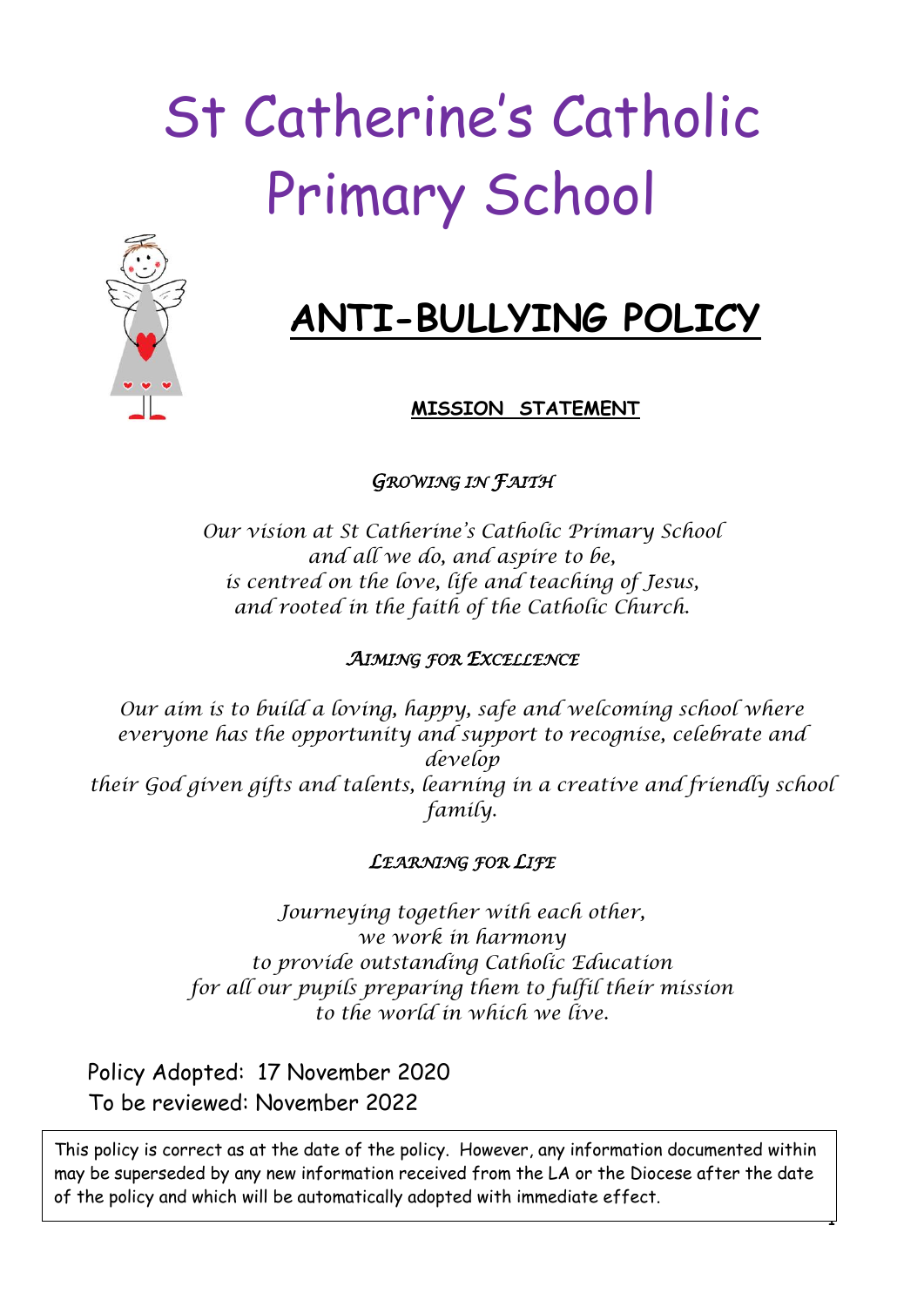#### **SCHOOL ETHOS**

The School recognises its foundation in the Catholic Church and aims to serve its community by providing an education of the highest quality within the context of Catholic belief and practice. It encourages an understanding of the meaning and significance of faith, and promotes Christian values through the experience it offers to all its pupils.

Our intention is to provide a happy caring environment in which an individual child can learn to value excellence, achieve his/her potential and discover for themselves a genuine delight in learning.

#### **Criminal law**

Although bullying itself is not a criminal offence in the UK, it is important to bear in mind that some types of harassing or threatening behaviour – or inappropriate use of information and communication technologies could become a criminal offence under the Protection from Harassment Act 1997, Malicious Communications Act 1988, the Communications Act 2003 and Public Order Act 1986. For example, under the Malicious Communications Act 1988, it is an offence to send an electronic communication to another person with intent to cause distress or anxiety or to send an electronic communication which is indecent or grossly offensive, a threat or information which is false and know or believed to be false by the sender.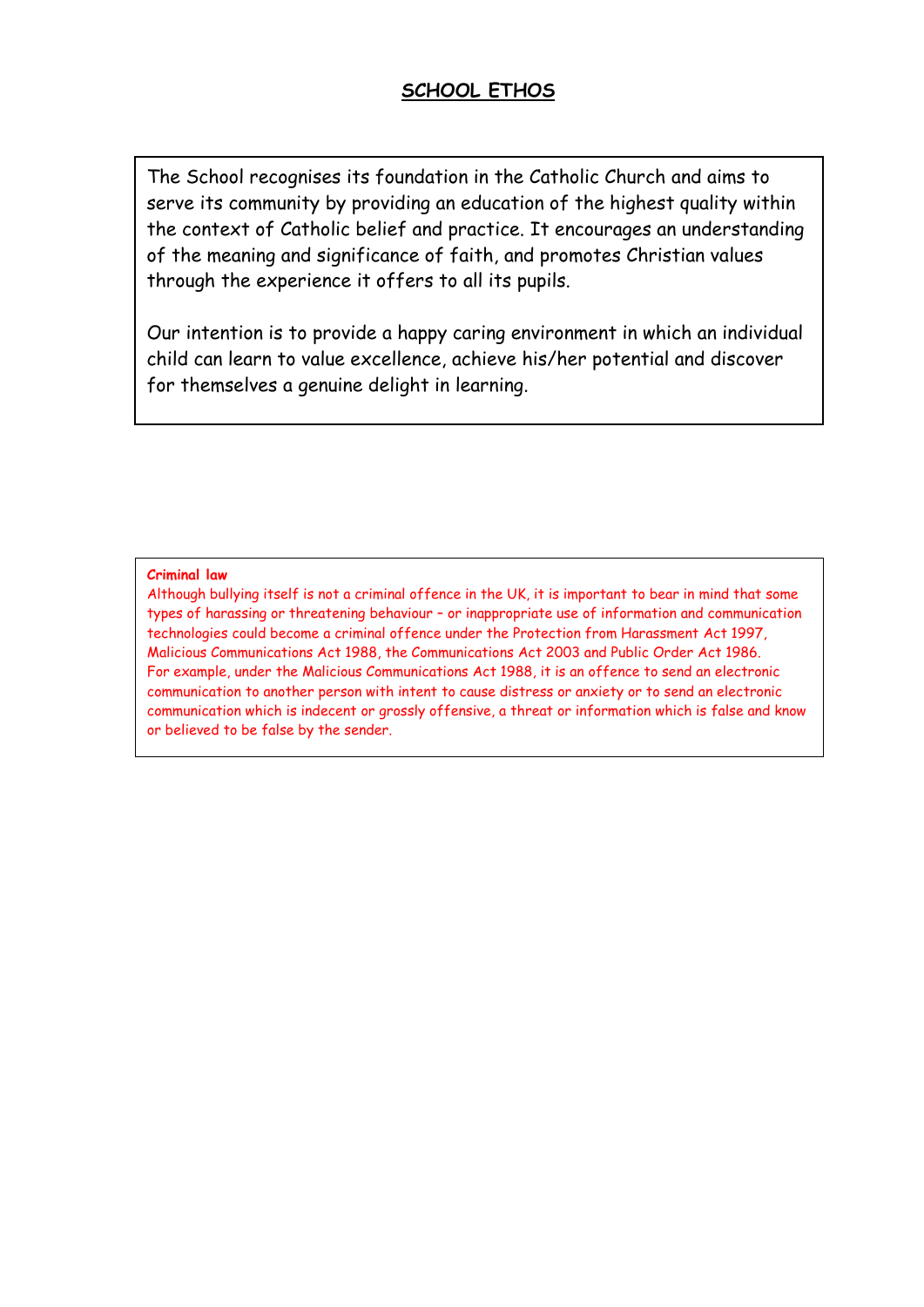## **Anti-Bullying Policy**

#### **Rational**

That every child has the right to feel safe in school and enjoy their education without the threat of bullying behaviour. Our approach is to build the children's self-esteem and confidence and for our approach to be consistent across the school. We intend that the policy is clearly understood and shared by all, children, staff and parents.

The anti bullying policy takes its place within the general aims of the school. It has close links to the Behaviour, Child Protection, Diversity and Equality and EPR policies.

#### St Catherine's Catholic Primary School's definition of bullying is:

**Bullying is on-going, deliberate behaviour that upsets the victim. It is any behaviour that is targeted and selective. It can be direct physical (e.g. pushing, hitting, kicking, theft, damage to personal property), verbal (e.g. name calling, spreading rumours, constantly putting a person down) or indirect (e.g. being ignored, cyber bullying which includes the use of texts, emails, tweets or social media such as Facebook to make a comment or post pictures).**

#### St Catherine's Catholic Primary School Procedure:

The following is a list of actions available to staff depending on the perceived seriousness of the situation. The emphasis is always on a caring, listening approach as bullies are often victims too – that is why they bully.

If bullying is suspected we will:

- Talk to the suspected victim, and any witnesses individually.
- Identify the bully and talk about what has happened, to discover why they became involved. Make it clear that bullying is not tolerated.
- If the bully owns up then sanction procedures will be followed
- Incidents of bullying are recorded in the School Incident Log and kept in the Head Teachers office
- Consistently use Restorative Justice procedures with all children.
- Keep an informal log of incidents if there are concerns
- Involve all parties together to discuss the issues
- Allow children time to sort things out.
- Support & empower children to resolve the conflict & understand their role in the issues
- Establish an agreement between the children where needed
- Inform parents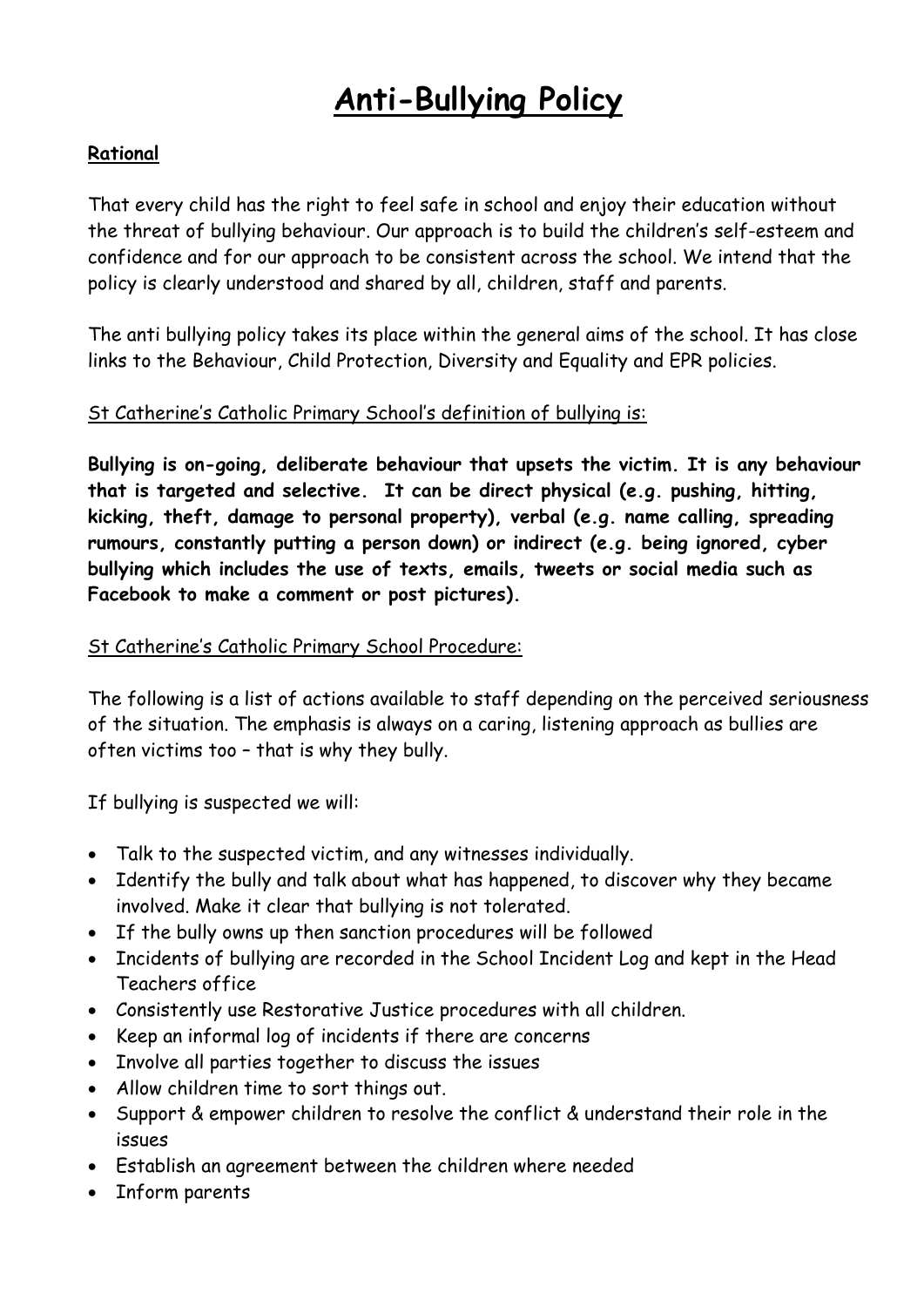- On-going follow up to ensure the victim feels secure and safe and the bully is able to control their behaviour with further discussion and support with individuals as and when appropriate
- When necessary support children individually or together
- If the incidents persist and are causing a health and safety issue then the Head Teacher could instigate exclusion procedures

#### **Prevention & strategies to reinforce St Catherine's Policy on Anti-bullying:**

- Anti bullying week
- Children are made aware of the strategies to deal with low level issues and what to do in different situations including situations of cyber-bullying.
- Children participate in role play work in class as part of the EPR programme
- Making use of curriculum opportunities to raise pupil awareness e.g. through RE, cross curricula themes, drama, story writing and literature
- A whole school reward system
- Good quality role models
- Adult modelling of appropriate response to a wide range of scenarios
- Children & parents have a good knowledge of the procedure/policy
- Children have a clear understanding of their rights & responsibilities
- E-safety frequently discussed and taught
- Use of Play Leaders
- Adults to deal with a situation, even if minor. Talking to the children may prevent the situation escalating.
- Classroom rules on bullying and behaviour could link to children understanding their rights and responsibilities.

#### **The role of governors**

- The governing body supports the Head Teacher in all attempts to eliminate bullying from our school. The governing body will not condone any bullying at all in our school, and any incidents of bullying that do occur will be taken very seriously, and dealt with appropriately.
- The governing body monitors incidents of bullying that do occur, and reviews the effectiveness of this policy regularly. The governors require the Head Teacher to keep accurate records of all incidents of bullying, and to report to the governors about the effectiveness of school's anti-bullying policy.
- If a parent is dissatisfied with the way the school has dealt with a bullying incident, they should follow the school complaints procedure by initially contacting the class teacher. If the concern remains, they should contact the Head Teacher. If they are still concerned, they should contact the Governing Body via clerk.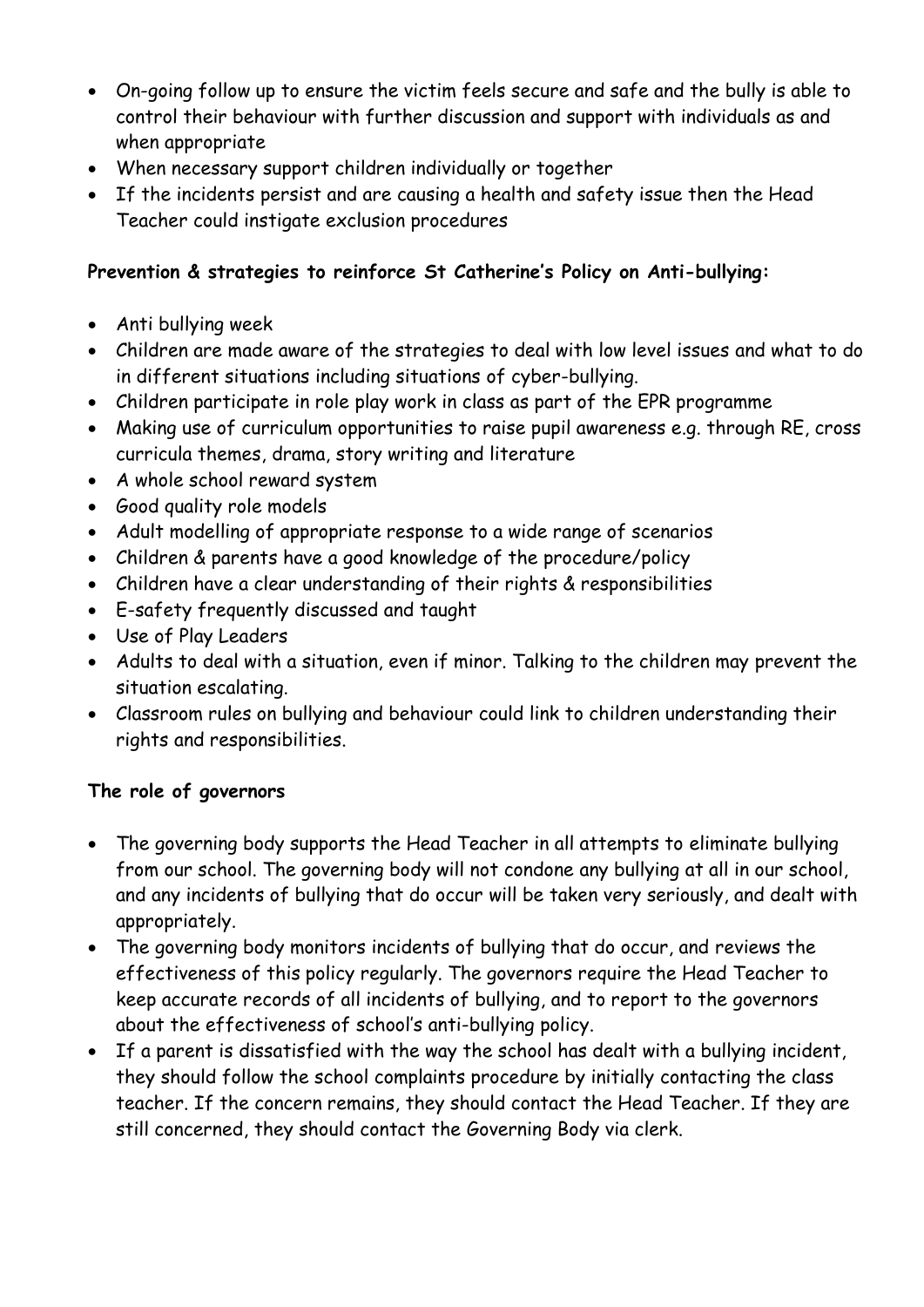#### **The role of the Head Teacher**

- It is the responsibility of the Head Teacher to implement the school Anti-bullying Policy, and to ensure that all staff (both teaching and nonteaching) are aware of the school policy, and know how to identify and deal with incidents of bullying. The Head Teacher reports to the governing body about the effectiveness of the antibullying policy on request.
- The Head Teacher ensures that all children know that bullying is unacceptable behaviour.
- The Head Teacher ensures that all staff, including midday supervisors, receive sufficient training to be equipped to identify and deal with all incidents of bullying.
- The Head Teacher leads the school in making our vision a reality, where all members of the learning community nurture, value, respect and care for each other.

#### **The role of all staff**

- All forms of bullying are taken seriously, and proactive measures are taken to prevent it from taking place.
- All adults to deal with situations quickly and by using Restorative Justice methods to prevent situations escalating.
- All adults to follow up what they have said e.g. keeping and eye, follow up discussion etc.
- Teachers are responsible for recording of all incidents of bullying that happen in their class, and that they are aware of in the school. If a child is being bullied or is bullying others, the class teacher will inform the child's parents and the Head Teacher.
- There is an anti-bullying proforma in which staff record all incidents of bullying that occur both in and out of class. The school also record incidents that occur near the school, or on the children's way between school and home, that we are aware of. All adults who witness an act of bullying should record it on the proforma. This will be kept in the Head Teacher's office.
- When any bullying taking place between members of a class, the teacher will deal with the issue immediately including counselling and support for both the victim and perpetrator of the bullying.
- All members of staff routinely attend training, which equips them to identify bullying and to follow school policy and procedures with regard to behaviour management.
- A range of methods are used to help prevent bullying and to establish a climate of trust and respect for all.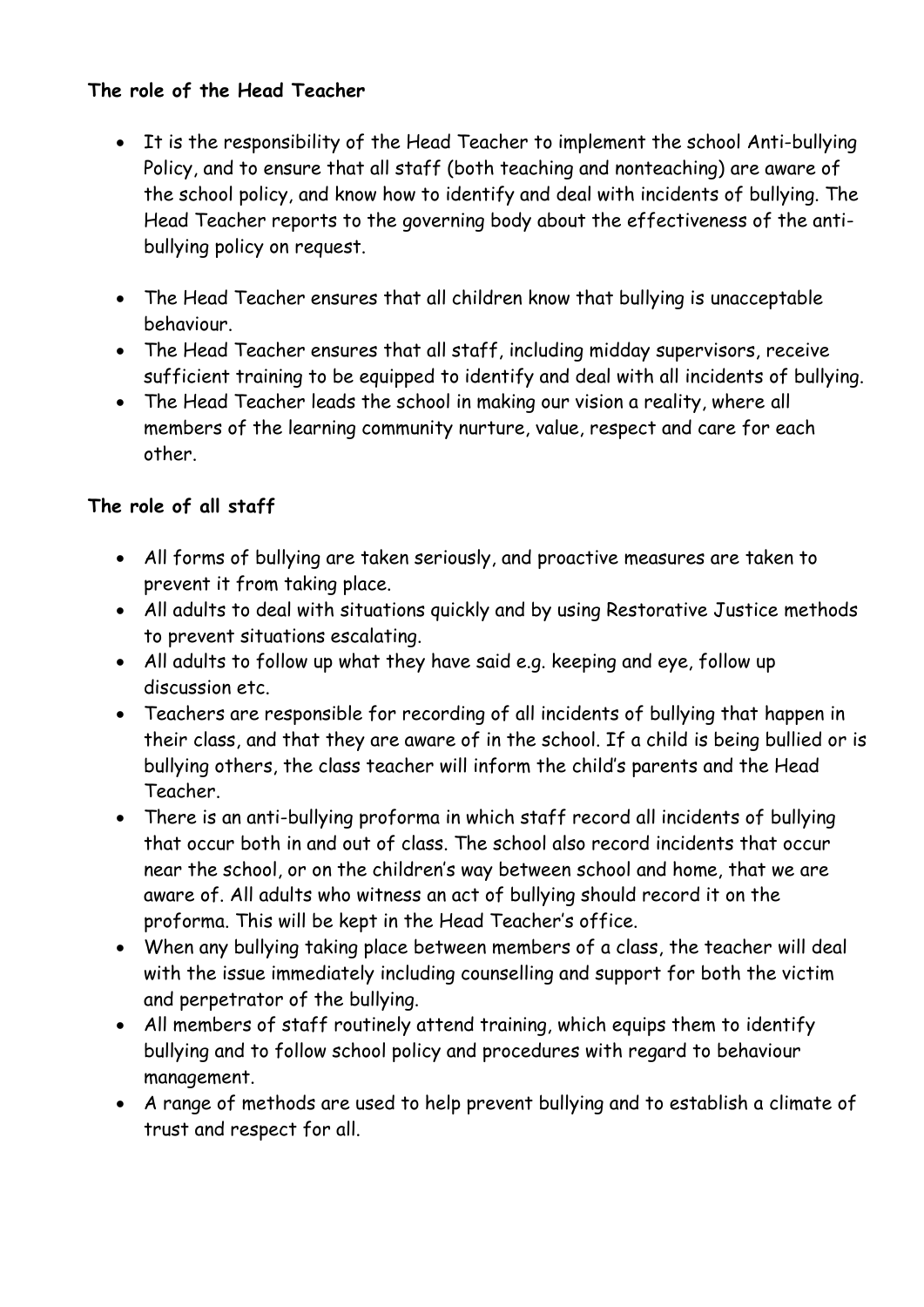#### **The role of parents**

Parents have an important part to play in our anti-bullying policy. We ask parents to:

- Look out for unusual behaviour in your children for example, they may suddenly not wish to attend school, feel ill regularly, or not complete work to their usual standard.
- Always take an active role in your child's education. Enquire how their day has gone, who they have spent their time with, etc.
- If you feel your child may be a victim of bullying behaviour, inform school immediately. Your complaint will be taken seriously and appropriate action will follow.
- If a child has bullied your child, please do not approach that child on the playground or their parents or involve an older child to deal with the bully.
- Please inform school immediately and we will deal with it following the school procedures.
- It is important that you advise your child not to fight back. It can make matters worse!
- Tell your child that it is not their fault that they are being bullied.
- Reinforce the school's policy concerning bullying and make sure your child is not afraid to ask for help.
- If you know your child is involved in bullying, please discuss the issues with them and inform school. The matter will be dealt with appropriately. Remember incidents are confidential, do not discuss them with other parents on the playground. Speak to school staff if you have concerns.
- Parents have a responsibility to support the school's anti-bullying policy, by actively encouraging their child to be a positive member of the school.
- If a parent is dissatisfied with the way the school has dealt with a bullying incident, they should follow the school complaints procedure by initially contacting the class teacher. If the concern remains, they should contact the Head Teacher. If they are still concerned, they should contact the Governing Body via the clerk.

#### **The role of children**

What Can Children Do If They Are Being Bullied?

- Each term or when incidents occur, class teachers will discuss bullying and reinforce the following strategies:
- Remember that your silence is the bully's greatest weapon.
- Tell yourself that you do not deserve to be bullied and that it is wrong.
- Be proud of who you are. It is good to be individual.
- Try not to show that you are upset or scared. It is hard, but a bully thrives on someone's fear.
- Stay with a group of friends/people. There is safety in numbers.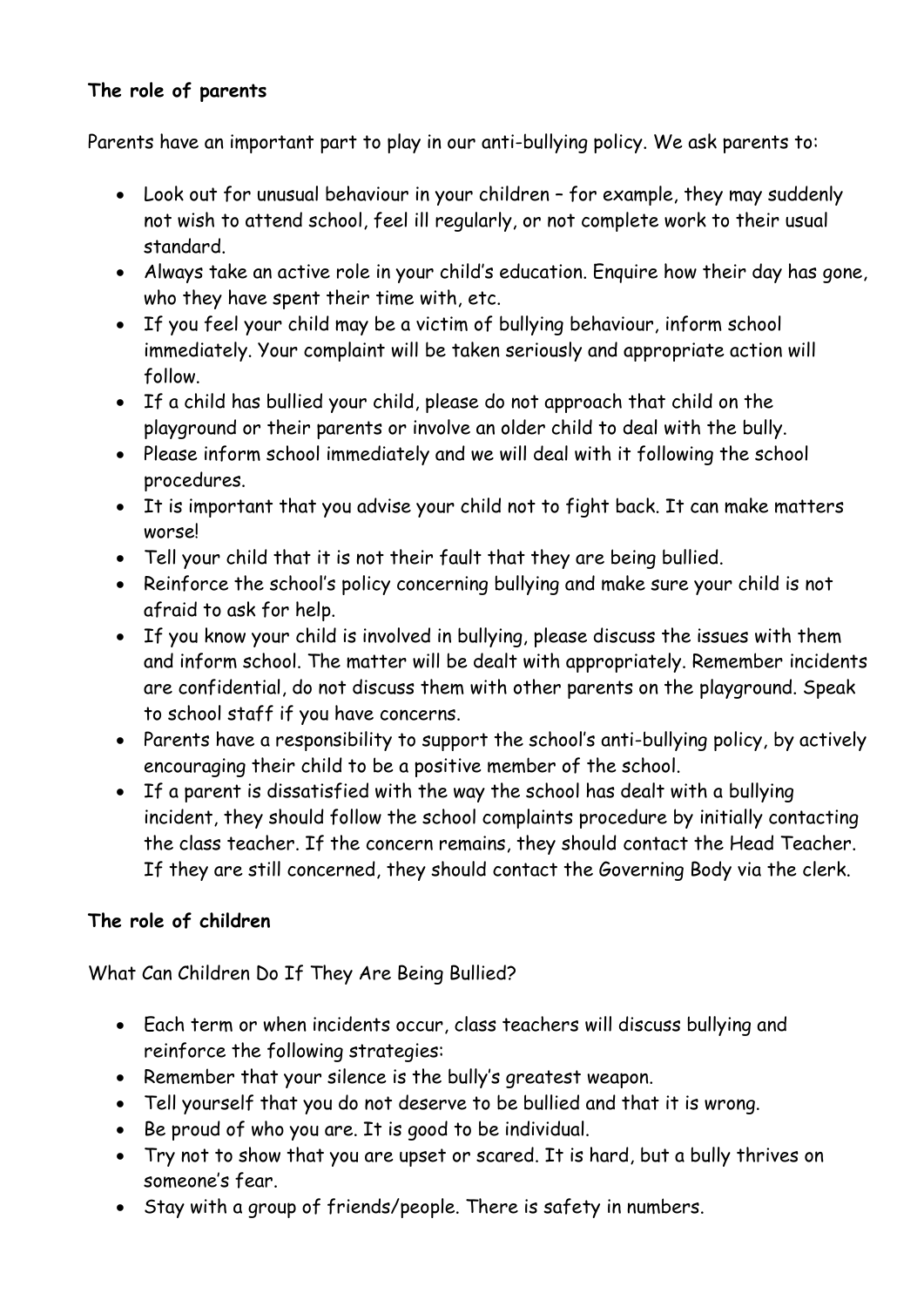- Be strong inside say "No!". Walk confidently away. Go straight to a teacher or member of staff.
- If you are getting emails, texts or messages that make you feel uncomfortable please save them and show them to an adult. Do not respond to them.
- Fighting back may make things worse don't do it.
- Generally it is best to tell an adult you trust straight away. You will get immediate support.
- Teachers will take you seriously and will deal with the bullies in a way which will end the bullying and will not make things worse for you.

What do you do if You Know Someone Is Being Bullied?

- Take action! Watching and doing nothing looks as if you are on the side of the bully. It makes the victim feel more unhappy and on their own.
- Tell an adult immediately. Teachers will deal with the bully without getting you into trouble.
- Do not take direct action yourself.

#### **Monitoring and review**

This policy is monitored on a day-to-day basis by the Head Teacher, who reports to governors on request about the effectiveness of the policy.

This anti-bullying policy is the governors' responsibility, and they review its effectiveness annually. They do this by examining the school's anti-bullying logbook, where incidents of bullying are recorded, and by discussion with the Head Teacher. Governors analyse information for patterns of people, places or groups. They look out in particular for racist bullying, or bullying directed at children with disabilities or special educational needs.

This policy will be reviewed in accordance with the school's review cycle, or earlier if necessary.